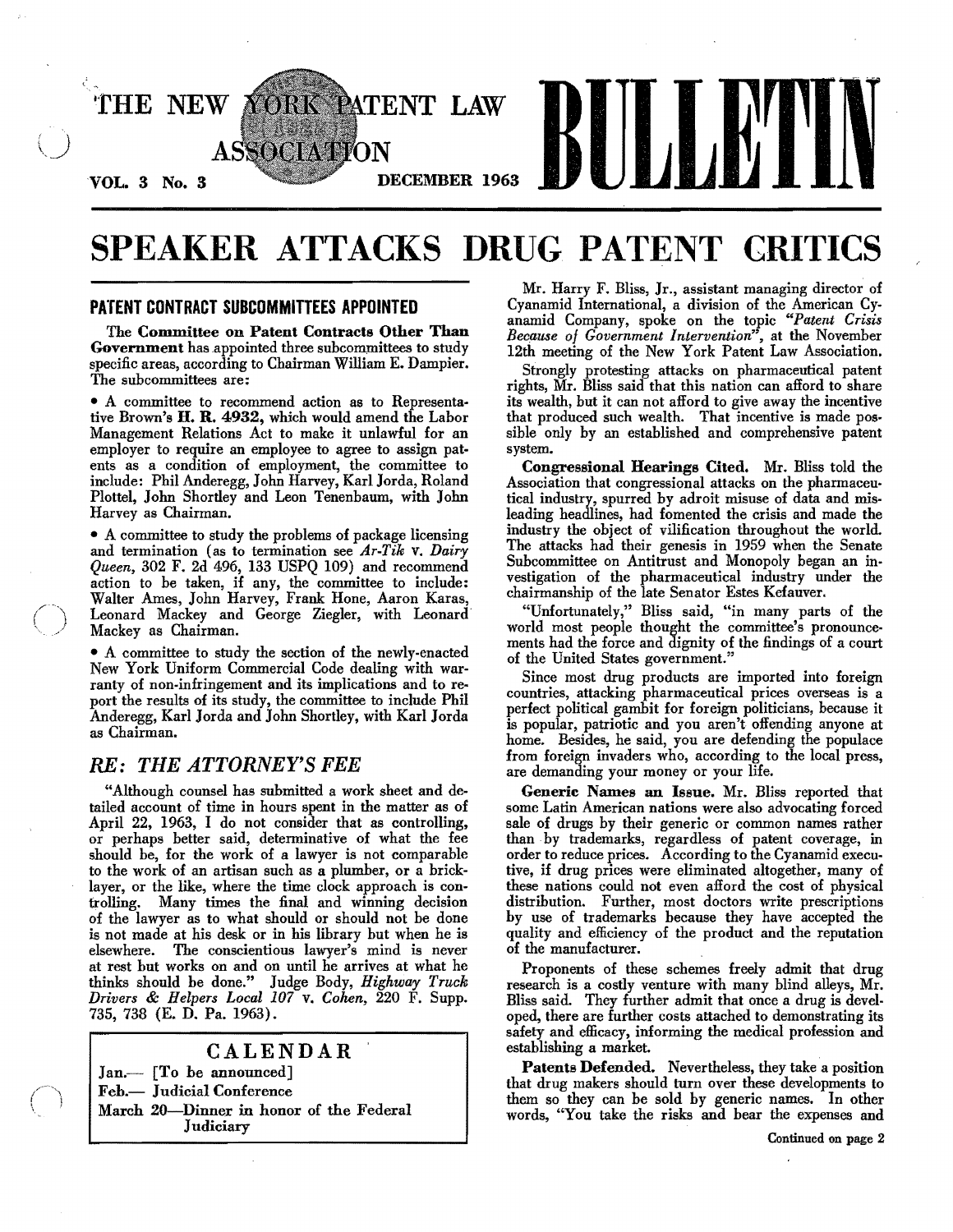## **NEW CONNECTICUT TRADEMARK STATUTE ENACTED**

Chapter 621A of the Connecticut General Statutes dealing with trademarks and service marks was enacted by the Connecticut Legislature in 1963 and substantially adopts the Model State Trademark Bill drafted by the United States Trademark Association. It became effective on October 1, 1963. The statute is based upon the federal statute governing registration of trademarks and service marks and seeks to establish substantial uniformity in practice and requirements in the several states, to establish reasonable correlation with the federal statute and to modernize practices in the several states. The Model State Trademark Bill was modified to meet the requirements of Connecticut by the Special Committee on Patents, Trade· marks and Copyrights of the State Bar Association of Connecticut.

The State Trademark Statute introduces, for the first time, registration of service marks under Connecticut law, but its primary contribution is the anti-dilution provision providing a remedy against the dilution of the distinctive quality of a common law or registered mark.

## Patent Law Revision Subcommittee Discusses Controversial Legislation

The Subcommittee on Patent Law Revision of the Committee on Patent Law and Practice held its opening meeting of the 1963·4 year ou October 31, 1963. The number of controversial legislative measures now before Congress contributed to the gratifying turnout and enthusiasm displayed at the meeting.

Pending Bills Discussed. The several Patent Office fee bills now pending were topics of prime concern to the Subcommittee. As a result, a poll of Subcommittee members is presently being taken to obtain a consensus on each of the individual features of the various proposals. The comments and views of all Association members are welcome and may be sent to the Subcommittee chairman, John W. Brumbaugh, of Brumbaugh, Free, Graves & Donohue, 90 Broad Street, New York, New York, 10004.

H. R. 4430, providing for submission of a written declaration in lieu of an oath, also evoked a lively discussion, particularly as it would affect U. S. applications of foreign inventors. Those in favor of the proposal noted the difficulties faced by foreign inventors in finding U. S. Consular officers and also compared the present U. S. practice with the simpler foreign procedures. Opponents of the bill suggested that elimination of the oath require. ment might induce a laxity in naming the proper inventors. The bill is still under consideration by the Sub· committee.

Other Matters Added to Agenda. In addition to consideration of bills already up for Congressional action, members proposed that the following areas be explored by the Subcommittee:

- Revision and simplification of patent interference practice.
- Revision of 35 U. S. C. 116 and related sections with respect to qualifications of a joint inventor.
- Revision of statutory provisions relating to venue in patent cases to bring them into line with general venue provisions.

The Subcommittee also agreed to monitor the Con· gressional reports which are published at intervals by the various Senate and House committees charged with patent matters. Where necessary, comments, rebuttals or ampli. fication of such reports will be furnished to avoid misunderstandings.

## GOVERNMENT ISSUES PROCEDURAL **RULES FOR LAWYER RETIREMENT PLAN**

The Internal Revenue Service has released its pro· cedural rules for qualifying lawyer retirement plans- *Rev. Proc.* 62.31; 1962-2 *CB* 517. District Directors may issue determination letters under the same pro· cedure as for regular employer plans, stating whether or not a submitted lawyer retirement plan is approved.

Although the final I. R. S. Regulations for Keogh Act plans have not been finalized as of November 15th, Washington sources indicate that they will be shortly. It is only important that any such plan be put into effect prior to December 31, 1963 for it to be effective for the entire year.

ABA Files Its Plan. The American Bar Association filed a registration statement on October 9th with the Securities and Exchange Commission for a retirement plan expected for participation by its members. Under the plan, ABA members and their full time employees may choose to invest in a common stock fund, a fixed income fund, or in deferred annuities. The trustee for the funds will be the Continental Illinois National Bank and Trust Company of Chicago, and the annuities will be purchased under a group contract with the Prudential Insurance Company of America. It is expected that the prospectus for the plan will be sent to each ABA member shortly.

Professional Corporations. It is reported that several hundred requests have been filed with the Treasury Department in Washington seeking rulings as to whether particular state statutes and organization documents qualify professionals for tax treatment as corporations. However, no rulings have been made. The Internal Revenue Service has promised amendments to the *Kint-* ( ner Regulations, but these are overdue also.

## SPEAKER ATTACKS DRUG CRITICS

#### Continued from page 1

let us have the profits, and if patents stand in the way, there then is the villain." The patent system, the speaker said, was established and is maintained to prevent this injustice.

Mr. Bliss told the audience that they can not afford to remain detached in this destructive campaign to abolish patent protection. The pharmaceutical industry is fighting back alone. "We need your help now," he said, "for if patent protection is laid aside in one field, no research oriented industry is safe."



Pictured at the NYPLA Dinner-Meeting at the Commodore Hotel on November 12th, 1963, are, *left to right:* Albert C. Nolte, who presided; Harry F. Bliss, Jr., the speaker; Richard A. Huettner, Chairman of Committee on Meetings and Forums.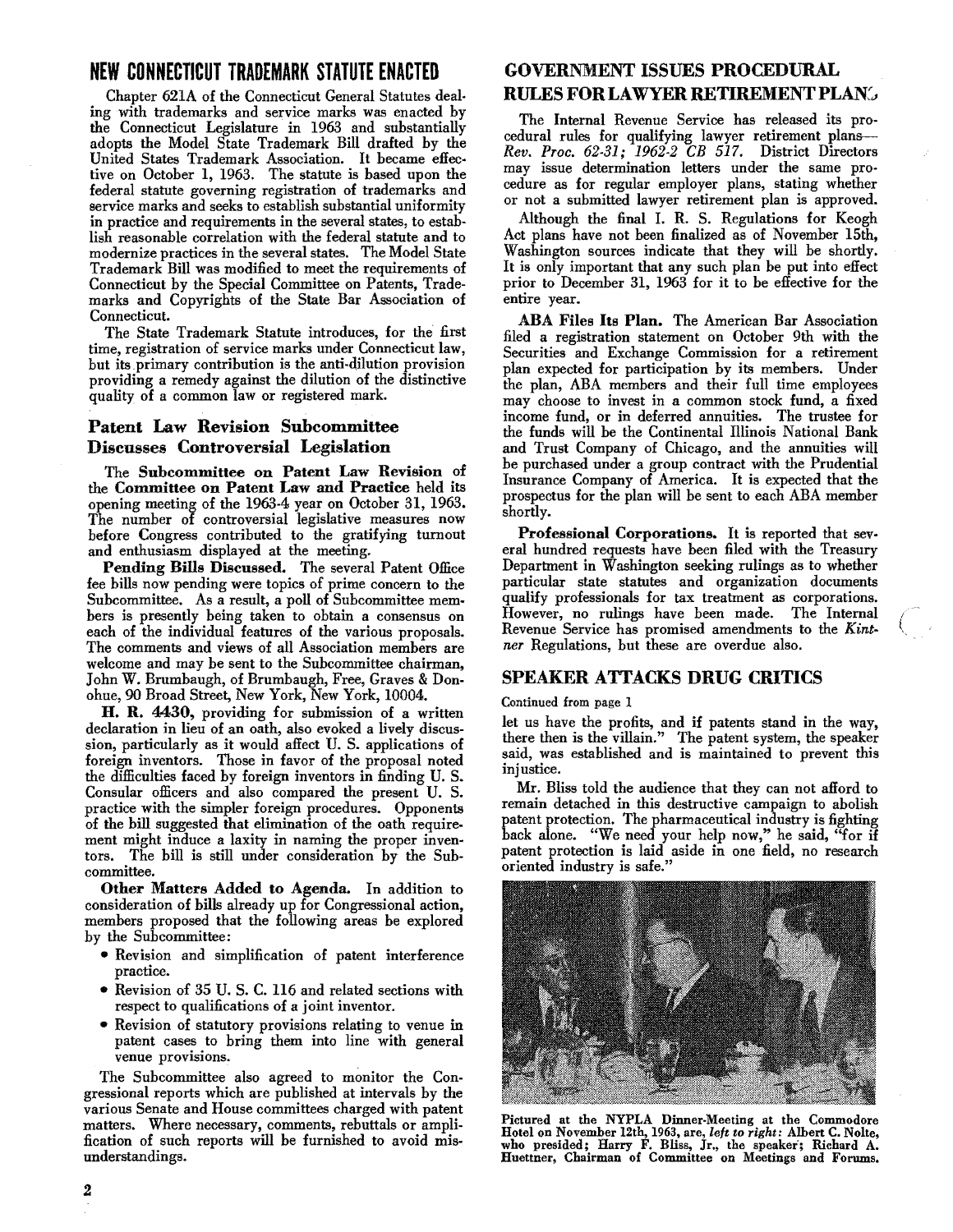## *2nd Circuit Holds Costs* May *Include Traveling Expenses Judges Split* 5 *to* 4 *In Unique En Banc Decision*

In *Farmer* v. *Arabian American Oil Company,* (2d Cir. 1963), New York Law Journal, November 18, 1963, Judge Lumbard, joined by Judges Moore, Friendly, Kaufman and Marshall reversed a lower court ruling which although allowing as items of costs, traveling expenses of witnesses for the prevailing defendant who were required to come from Saudi Arabia, had limited such expenses to the 100 mile rule or \$16.00 (8¢/mile for 100 miles, each way). In allowing full travel expenses for certain witnesses, Judge Lumbard wrote:

"Fees for legal services are usually the largest single expense of litigation. In most cases the prevailing party must pay such fees himself, even if he has come into court only to defend against an unjust accusation. There is no reason to extend this practice further. \* \* \*

"It has been suggested that the 100-mile rule serves a salutary purpose in so far as it erects some protection for the impecunious litigant who might otherwise hesitate to institute litigation in the fear that, if unsuccessful, he may bear the burden of transporting the defendant's witnesses. It seems plain, however, that any such solicitude for the rule is ill-founded. There may be cases in which the fair administration of justice requires that the losing party not be taxed to the full extent of the cost of producing witnesses for the other party. But it surely cannot be said that there will never be a case in which the losing party, in the interest of justice, should bear such costs. For example, had the positions in this case been reversed and Farmer been forced to produce witnesses from Saudi Arabia in order to defend against unjust charges of Aramco, one could hardly assert the justice of requiring Farmer to pay the costs of producing his witnesses

himself, or risk the failure of his defense.<br>
"\*\*\* We do not hold that the full measure of travel expenses *must* be taxed against the unsuccessful party in each and every cause; we merely affirm the *power* of a federal district judge to exercise his discretion in the allocation of such costs."

The majority therefore allowed costs totaling almost \$5000 while the lower court's award was \$831.60.

#### Dissenting judges fear rule favors wealthy. In dissenting, Judge Smith wrote:

"More important, however, to future litigants is the rejection of the limitation almost universally observed in the federal courts heretofore, of the taxation of travel expenses as costs where the travel is from a point without the district and more than 100 miles distant. This decision not only breaks with the overwhelming weight of authority, and creates a different rule for costs in civil cases from that in admiralty, but also, as the majority indeed appears to admit, abandons the traditional scheme of costs in American courts to turn in the direction of the English practice of making the unsuccessful litigant pay his opponent's litigation expense as well as his own. It has not been accident that the American litigant must bear his own cost of counsel and other trial expense save for minimal court costs, but a deliberate choice to ensure that access to the courts be not effectively denied those of moderate means.'

Judges Clark and Hays joined Judge Smith, while Judge Waterman appeared to disagree with the 100-mile limitation espoused by the other dissenting judges, but agreed with the result reached by the lower court.

Judge Clark said in a separate opinion:

"As Judge Smith so well demonstrates, this argument represents an approach to the English system, never accepted by us because of our conviction that it 'favored the wealthy and unduly penalized the losing party.' Here the bill of costs, obviously ruinous to a plaintiff who could not afford a cost bond, can mean little more than an instrument of revenge to this great corporation. I submit that it is not wise policy, or consistent with our traditions, to put the decision of the lavishness of the trial for all practical purposes in the hands of the winning litigant."

#### *COPYRIGHT ENACTMENTS AVAILABLE*

The Government Printing Office has announced that a compilation of United. States copyright laws and related matter is now available which covers laws enacted from 1783 through the year ·1962. In view of the program for the general revision of the present Copyright Law, this compilation should prove useful as reference material. It is issued in loose-leaf form with binder, and is priced at \$2.00.

## RAYMOND C. MULLEE

Raymond C. Mullee, head of the patent department of Chicago Pneumatic Tool Company, died suddenly on Tuesday, October 29, 1963. Mr. Mullee, a member of NYPLA since 1934, was a graduate of Cooper Union and studied law at Georgetown University and at George Washington University while an assistant examiner in the U. S. Patent Office. Mr. Mullee is survived by his wife, three daughters, two brothers, and three grandchildren.

#### COMMENT FROM FORMER COMM'R. LADD

#### THE EDITOR, NYPLA BULLETIN

Thank you very much for sending along the October 1963 issue of the Bulletin. I appreciate having it.

As rewarding as the experience of holding the office of Commissioner of Patents has been, I felt that my major objectives had been accomplished-the problems of the Patent Office are now widely understood, the reorganization of the Patent Office is well under way, and some trouble spots in the patent law itself have been identified. The research and development program have been reorganized and well staffed. Other more specific objectives---the automation of patent copy sales and a new building-are before the Congress.

I have no doubt that the Administration will choose an able successor who will consolidate these advances and make more of his own.

#### Cordially,

-DAVID L. LADD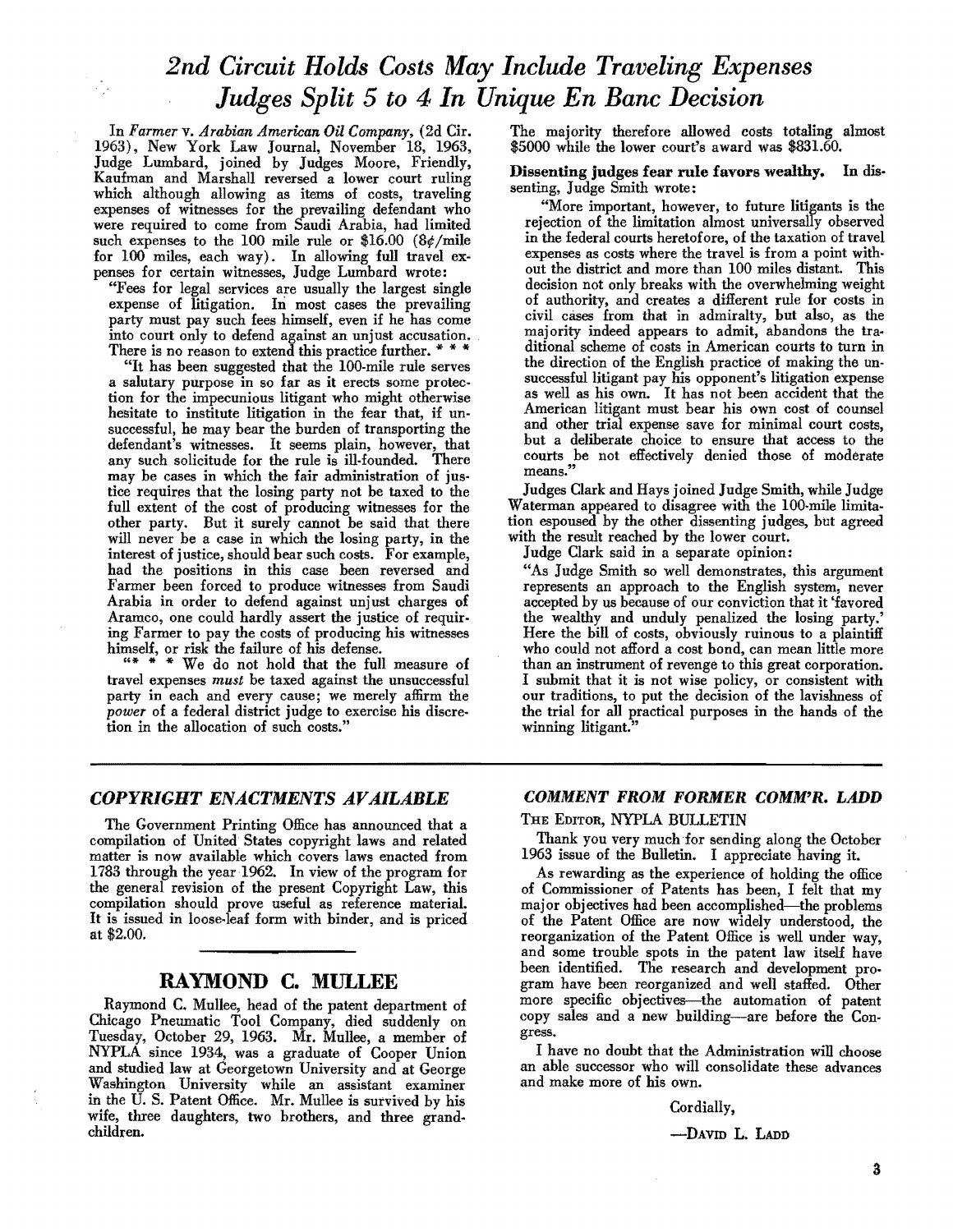Editor, NYPLA BULLETIN:

I would like to suggest a change in the patent laws which I believe will prove helpful both to the Patent Office and to industry.

In the August 1963 issue of the Journal of The Patent Office Society, 46 JPOS 655, Mr. Bernard E. Franz said the following:

. Frequently, the relation among the claims is such that they could all be included in a single appli· cation if the inventorship were the same. But investigation by the attorney shows that the contributors cannot qualify as joint inventors under present law. It is then necessary to carefully determine who the sole or joint inventors are for each claim and file the necessary separate applications. Frequently, the same bulky disclosure is then used for all of the applications. The applications are then examined separately by the Patent Office, with much duplication of study and searching. Then possibly several patents are issued having the same or very similar disclosure, greatly increasing the printing and storage expenses.

"My suggested solution to this problem is to change 35 U. S. C. 116 to permit a person to be included as a joint applicant if he has made some inventive contribution to one or more of the claims in the application, provided all of the other joint applicants agree to this procedure  $\ldots$ "

I would like to propose that Mr. Franz's suggestion be implemented by amending not only 35 U. S. C. 116 but also Sections 120 and 121 as well. Suggested specific texts for these amended sections are set forth below, the key amendatory phrases being italicized for ready reference.

#### § 116. Joint inventors

When an invention is made by two or more persons jointly, they shall apply jointly for a patent thereon; *and when inventions of diverse inventors are so related as not*  to *be properly subject to a requirement for restriction had there been no diversity of inventorship, such diverse inventors may apply jointly for a patent thereon. In either case,* each applicant shall sign the application and make the required oath, except as otherwise provided in this title; *and in a case where there is diversity of inventorship each applicant shaU also specify in the oath the claims to which he or she* has *made an inventive contribution.* 

*In a case where there is no· diversity of inventorship,*  if a joint inventor refuses to join in an application for patent or cannot be found or reached after diligent effort, the application may be made by the other inventor on behalf of himself and the omitted inventor. The Commissioner, on proof of the pertinent facts and after such notice to the omitted inventor as he prescribes, may grant a patent to the inventor making the application, subject to the same rights which the omitted inventor would have had if he had been joined. The omitted inventor may subsequently join in the application.

Whenever a person is joined in an application for patent as joint inventor through error, or a joint inventor is not included in an application through error, and such error arose without any deceptive intention on his part, the Commissioner may permit the application to be amended accordingly, under such terms as he prescribes.

#### § 120. Benefit of earlier filing date in the United States

An application for patent for an invention disclosed in the manner provided by the first paragraph of Section 112 of this title in an application previously filed in the United States by the same inventor *or inventors or jointly by a group of diverse inventors including the same inventor or inventors* shall have the same effect, as to such invention, as though filed on the date of the prior application, if filed before the patenting or abandonment of or termination of proceedings on the first application or on an application similarly entitled to the benefit of the filing date of the first application and if it contains or is amended to contain a specific reference to the earlier filed application.

#### § 121. Divisional applications

1£ two or more independent and distinct inventions are claimed in one application, the Commissioner may require the application to be restricted to one of the inventions. If the other invention is made the subject of a divisional application which complies with the requirements of Section 120 of this title it shall be entitled to the benefit of the filing date of the original application. *If restriction is required of a joint patent application having a diversity of inventorship, the inventorship of any resulting divisional applications shall be altered as required to conform to the division of subject matter.* A patent issuing on an application with respect to which a requirement for restriction under this section has been made, or on an application filed as a result of such a requirement, shall not be used as a reference either in the Patent Office or in the courts against a divisional application or against the original application or any patent issued on either of them, if the divisional application is filed before the issuance of the patent on the other application. If a divisional application is directed solely to subject matter described and claimed in the original application as filed, the Commissioner may dispense with signing and execution by the inventor. The validity of a patent shall not be questioned for failure of the Commissioner to require the application to be restricted to one invention.

It is believed that the principal changes in Section 116 accomplish what Mr. Franz has proposed. The change in Section 121 is intended to cover divisional applications which result when this new type of joint patent application is found to have been improperly filed. The second change in Section 116 is intended to allocate the claims in the joint application among the various diverse inventors so that the case can be properly split up for the purpose of filing divisional applications. The change in Section 120 is designed to allow such divisional applications to obtain the benefit of the filing date of the parent application nothwithstanding the diversity of inventorship. The change in the second paragraph of Section 116 is intended to prevent one of the diverse inventors from involuntarily joining another diverse inventor who wishes instead to file a separate application. Thus the involuntary joinder provision is restricted to cases where. there is complete identity of inventorship, in which no patent application could be filed at all if a recalcitrant inventor could not be involuntarily joined.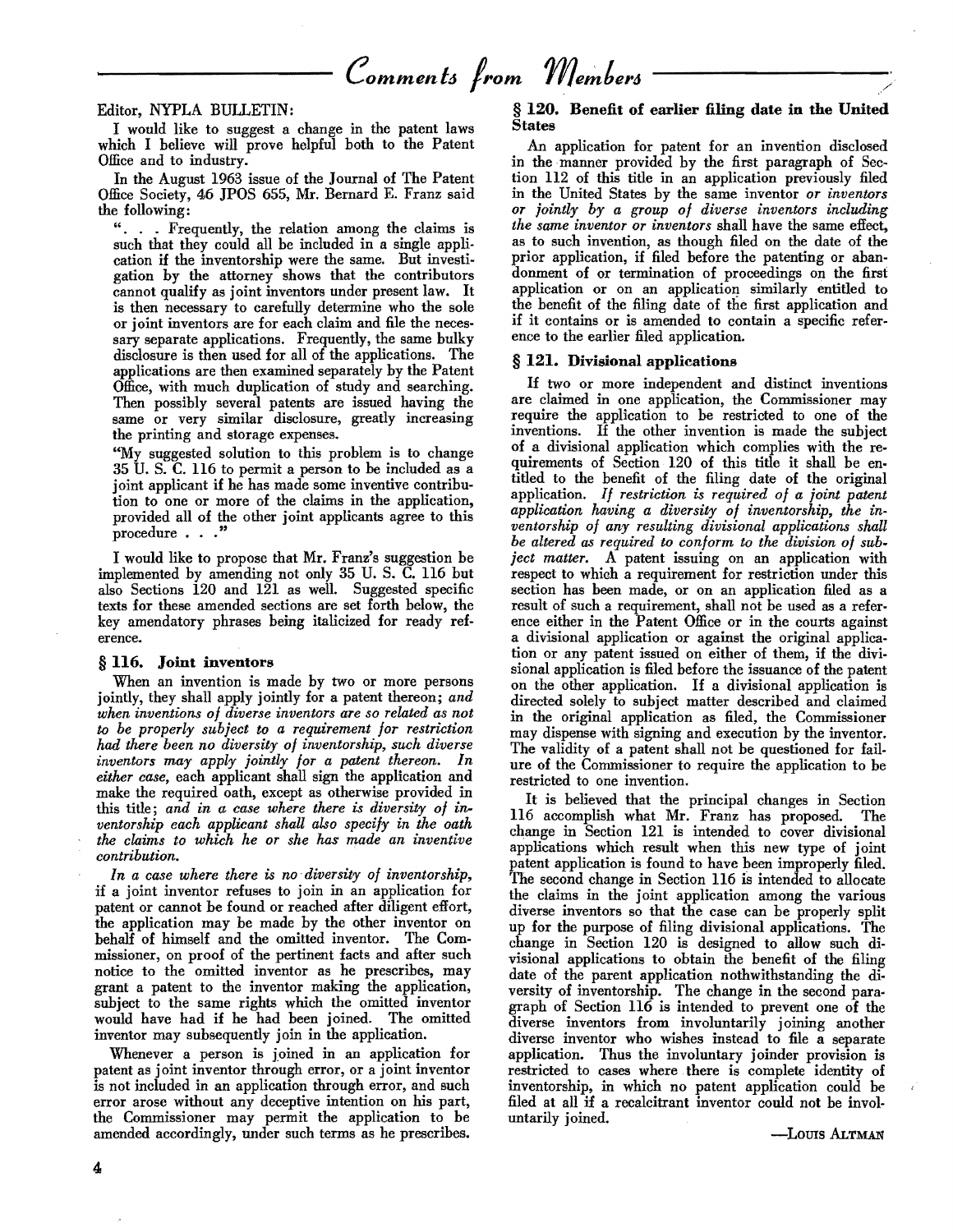## RECENT CASES OF SPECIAL INTEREST

*Patent.* The infringement defense that an allegedly accused product is actually "a staple article or commodity of commerce suitable for substantial noninfringing use" is not available to a defendant-patentee to defeat juris· diction in a declaratory judgment action brought against him, National Coupling Co. v. Press-Seal Gasket Corp., 139 U. S. P. Q. 98 (7th Cir. 1963). Plaintiff· manufacturer brought the suit on grounds that the defendant-patentee had written letters to its customers charg. ing them with infringement by use of the accused product. In answer, the patentee sought to assert as a jurisdictional defense that the plaintiff's product was a staple article of commerce, 35 U. S. C. § 271 (c) so that no justiciable controversy existed between the parties. The Court held that such a defense is available only as an affirmative defense to a manufacturer. It may not be used by the patentee to immunize itself from a challenge to its patent, while keeping alive its charges against customers of the manufacturer.

• • • •

*Trademark.* Grade designations, originally merely descriptive of the composition of the products to which they are applied, may at a later date perform a trademark function and identify a party's goods both as to grade and as to source, Jones & Laughlin Steel Corp. v. Armco Steel Corp., 139 U. S. P. Q. 132 (P. O. Tm. Tr. & App. B'd 1963). Armco applied the term "17·4PH" to one of its types of stainless steel, the term being known throughout the industry as indicating an alloy containing 17% chromium, 4% nickel and which was "precipi tation hardened." The Board, influenced by the facts that the steels could also be ordered by specification number and that Armco was generally believed to be the source of origin of the goods, held that the goods had acquired secondary meaning in the market.

**Patent.** A mistake by an applicant for a patent, that he had failed to submit certain claims to the Patent Office, discovered after the final fee had been paid and after the patent to be issued had received its date and number, is sufficient justification for the filing for a reissue patent, Ex parte Nehls, 139 U. S. P. Q. 96 (P. O. B'd App. 1963). The Examiner had refused the reissue application solely on the grounds that at the time of discovery the applicant could have abandoned the application and filed a continuation-in-part including the additional claims. The Board, reversing the Examiner, held that the applicant had no other remedy but reissue, since the Patent Office practice was to refuse withdrawal of applications after payment of the final fee and after the issuance of a date and number.

• • • • *Patent.* Where a complaint in a patent infringement suit requested a preliminary and final injunction against infringement, an accounting for profits, damages and reasonable attorney's fees, treble damages and costs, the Court held that since a jury trial was demanded, the relief requested must await a jury determination of validity, infringement and damages, Swofford v. B & W, Inc., 139 U. S. P. Q. 92 (S. D. Texas 1963). Though the relief requested is drawn primarily in equitable language, a right to a jury trial can not be thwarted by a characterization of the claim to damages as "incidental" to the request for equitable relief.

## TRADEMARK "HOUSEKEEPING ACT" REVIEWED AFTER ONE YEAR

Public Law 87·772, the trademark "Housekeeping Act", was the subject of an address recently delivered to the Philadelphia Patent Law Association by Mr. C. M. Wendt, Chief of Trademark Examining Division I of the U. S. Patent Office.

Mr. Wendt directed his talk both to revisions in the law and to trademark rule changes effected as a result of the act. The rule revisions are included in the latest edition of "Trademark Rules of Practice of the Patent Office, with Forms and Statutes", which is available for \$.45 from the Government Printing Office. The amended rules became effective On November 13, 1962 and the discussion reflected the experience of the first year of operation under them.

Changes in Practice Reviewed. The changes in practice resulting from passage of Public Law 87-772, the "Honsekeeping Act" are several. Some affect suits outside the Patent Office and some involve only administrative matters in the Office.

• As to the Section 1 amendment, the Office does not hold an application "informal" because the verification does not Use the exact language of the amendment. This is of value to attorneys with supplies of printed appli· cation forms.

• Under the amended Section 9(a) three new elements are required in renewal applications: recitation of goods or services; specimens; and excusable nonuse. Section 9(b) provides for the examination, and perhaps refusal, of renewal applications.

• Section 23 permits a domestic applicant, needing a foreign registration to protect this mark, to request a waiver of the year's use before he has begun the use of the mark in foreing commerce.

• Amended Section 30 permits an applicant to include all the goods and services upon which a mark is used by filing one application. However, he pays the usual application fee for each class involved.

• In oppositions and cancellation proceedings (Rules 2.106 and 2.114) when a counterclaim for cancellation is made, the verified request for this relief must be ac· companied by the Section 14 cancellation fee.

Foreign Use Allegation Required. One of the more important changes relates to the omission of the allegation of use by foreign applicants, formerly permitted by Rule 2.39. As revised, Rule 2.39 now gives the foreign applicant the right to omit in his oath only the allegation that the mark is used in commerce, and the dates of first use as a trademark and first use in commerce. However, an allegation of use as a trademark is required. *In re Certain Incomplete Trademark Applications, 137 USPQ 69.* 

## *WHAT'S YOUR ZIP CODE?*

The YEARBOOK next year will try to include each member's complete address. To aid in adding Zip Codes to the address of every person having a mailing address outside of New York City, all members with such addresses are asked to send in their Zip Code to the Editor of the NYPLA YEARBOOK, Cameron K. Wehringer, 25 West 43rd Street, New York, New York 10036.